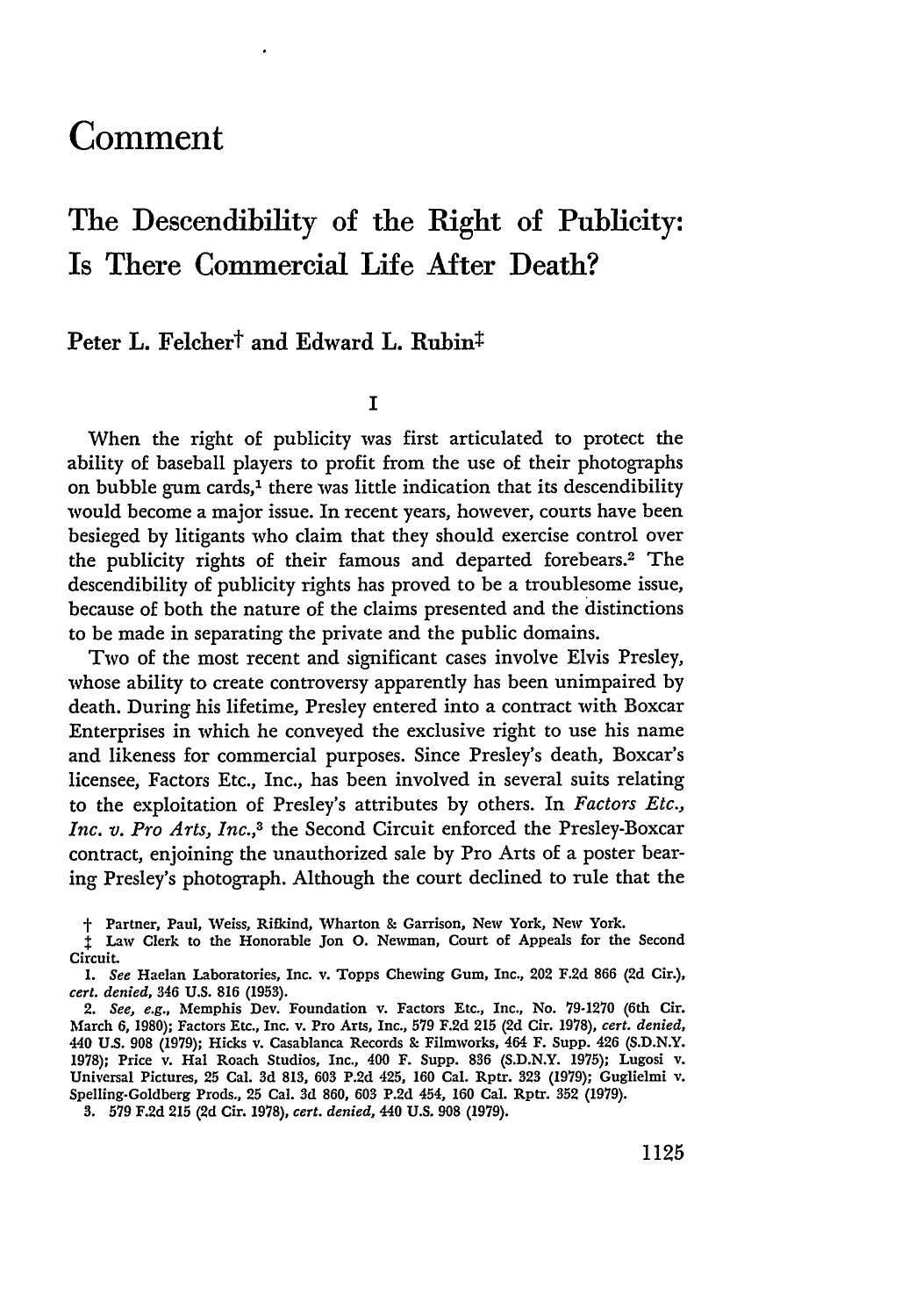right of publicity in general can be inherited,<sup>4</sup> it held that the "exclusive right to exploit the Presley name and likeness, because exercised during Presley's life, survived his death."

A few months ago, in *Memphis Development Foundation v. Factors Etc., Inc.*,<sup>6</sup> the Sixth Circuit reached a different conclusion.<sup>7</sup> The case arose when the Foundation solicited public contributions for a large bronze statue to commemorate Presley and distributed eight-inch pewter replicas of the design to anyone who donated twenty-five dollars or more. The Foundation brought a declaratory judgment action seeking a ruling that the Factors license would not prevent the erection of the statue or the distribution of the pewter replicas. The district court permitted the building of the statue but not the distribution of the replicas.8 The Sixth Circuit found no bar to any use of the name or likeness of Presley, and through Judge Merritt reversed.

In a carefully reasoned opinion, the court took issue with an article by the present authors that recently had appeared in these pages, $9$ which argued that a person's right of publicity should be inheritable if it has been translated into a contractual right during his lifetime. Such a rule, according to the Sixth Circuit, would create a variety of difficulties, given the personal nature of the right, its possible conflict with the First Amendment, and the problems in limiting both the scope of the right and its temporal extent. In addition, the court found that the rule would not sufficiently fulfill the social policy underlying recognition of the right. Consequently, the court concluded that the right of publicity, while properly recognized during a person's lifetime, should terminate at his death under all circumstances.

6. No. 79-1270 (6th Cir. March 6, 1980).

7. Technically, the two decisions are not in direct conflict, because *Pro Arts* was a diversity case governed by New York law, and *Memphis Development Foundation,* also a diversity case, was governed by Tennessee law. However, both courts noted that there were few applicable state cases, *see* **579** F.2d at 221; No. 79-1270, slip op. at 4, and proceeded to apply general law. In fact, the right of publicity, and related doctrines of misappropriation and unfair competition, have been regarded as an area in which general law prevails. See, *e.g.,* Kellogg Co. v. National Biscuit Co., 305 U.S. **111** (1938) (Brandeis, J.) (applying general law to unfair competition claim despite recent rejection of general law in Erie R.R. Co. v. Tompkins, 304 **US.** 64 (1938)). Thus the disagreement between the two courts, even though originating in diversity cases, is tantamount to a conflict between the circuits.

8. Memphis Dev. Foundation v. Factors Etc., Inc., 441 F. Supp. **1323** (W.D. Tenn. 1977). **9.** Felcher & Rubin, *Privacy, Publicity, and the Portrayal of Real People by the Media,* **88** YALE **LJ. 1577, 1618-20 (1979).**

*<sup>4.</sup> Id.* at 222 n.11.

**<sup>5.</sup>** *Id.* at 222. The California Supreme Court implied a similar view in Lugosi v. Universal Pictures, **25** Cal. 3d 813, **603** P.2d 425, 160 Cal. Rptr. 323 (1979), by denying the heirs of Bela Lugosi exclusive publicity rights in his attributes upon finding that such rights were not exploited by Lugosi during his lifetime.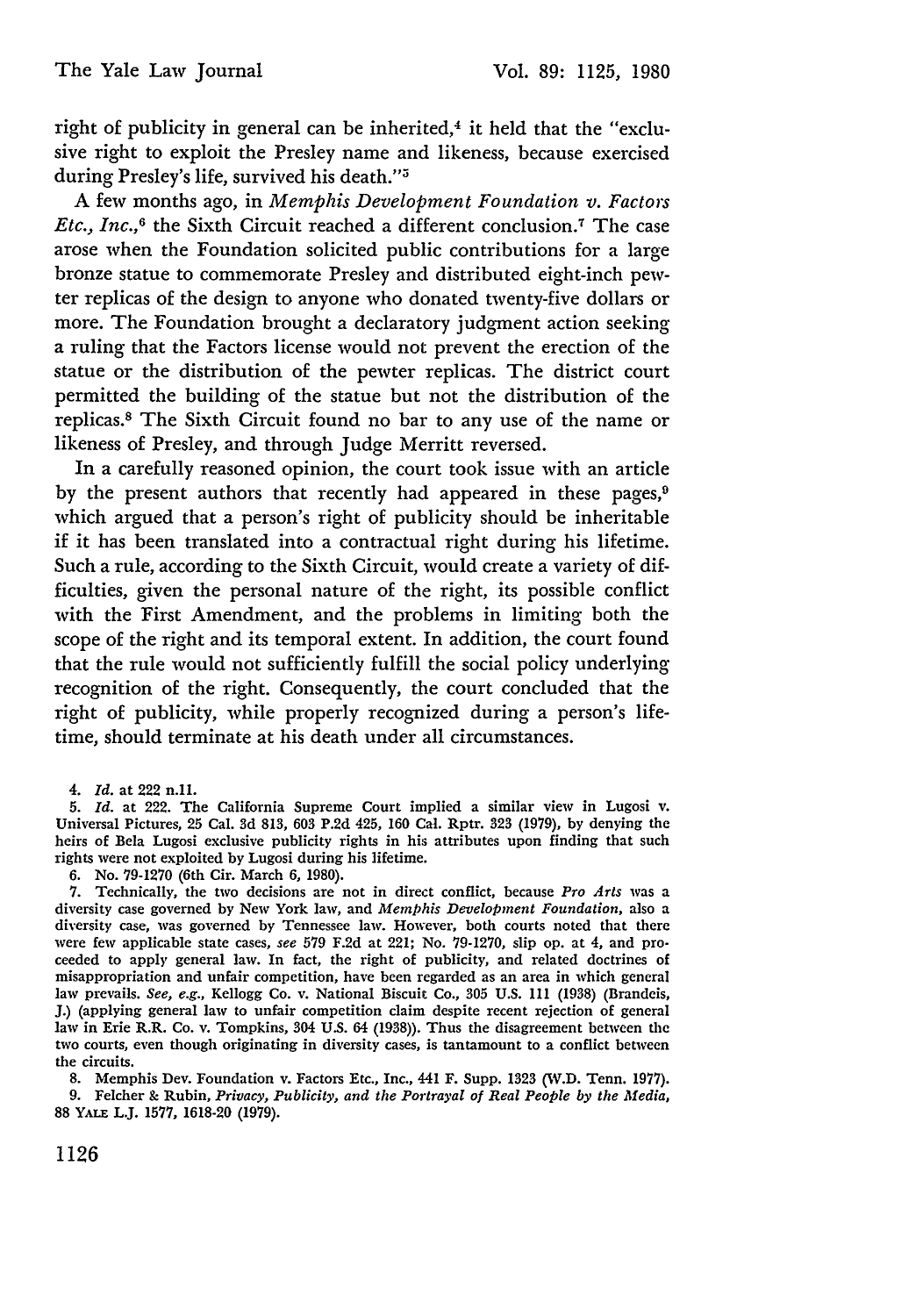Most courts and commentators have approached the problem of determining whether the right of publicity should be inheritable by using analogies. The first analogy that seemed to suggest itself was to the right of privacy, from which the right of publicity had evolved.<sup>10</sup> Because privacy had long been held to be a personal right, terminating with the death of the individual, $11$  this analogy led to the conclusion that publicity rights were similarly uninheritable. 12 The Sixth Circuit came to the same conclusion by analogizing publicity rights to defamation, an area of the law concerned with personal reputation and closely related to publicity rights. <sup>13</sup>

In recent years, an analogy to property rights also has been suggested. Because the right of publicity protects the individual against portrayals that expropriate the commercial value of his name or likeness, and because the individual generally makes use of the exclusive control secured by this protection to sell the right to use his name or likeness, publicity rights came to be regarded as a form of property.<sup>14</sup> This type of analogy leads to an opposite conclusion about descendibility; most forms of property are devisable, and it seems reasonable to regard a person's property right in his name or likeness to be devisable as well.<sup>15</sup>

The strength of an analogical approach is that once the equivalence is established, previously developed rationales and conclusions can be brought to bear on the new situation; application of privacy, defamation, or property analogies to the area of publicity brings previously developed rationales and conclusions for deciding issues like descendibility. But a major difficulty with analogies, derived from precisely the same source as their strength, is that they tend to impose a mature, elaborated system on what may well be an unformulated situation.

**13.** No. **79-1270,** slip op. at 6. It is well established that the right to recover for defamation vanishes at death. *See, e.g.,* Wender v. Hamburger, **393 F.2d 365** (D.C. Cir. **1968);** Thompson v. Curtis Publishing Co., **193** F.2d **953** (3d Cir. 1952).

14. *See, e.g.,* Cepeda v. Swift **&** Co., 415 F.2d **1205, 1206** (8th Cir. 1969); Uhlaender v. Henricksen, 316 F. Supp. **1277,** 1282 **(D.** Minn. 1970).

**15.** *See, e.g.,* Price v. Hal Roach Studios, Inc., 400 F. Supp. 836, 844 (S.D.N.Y. 1975); Lugosi v. Universal Pictures, **172** U.S.P.Q. (BNA) 541, **551** (Super. Ct. L.A. County 1972), *rev'd,* **25** Cal. 3d **813, 603 P.2d** 425, **160** Cal. Rptr. **323** (1979).

*<sup>10.</sup> Id.* at **1588-89;** Nimmer, *The Right of Publicity,* **19** LAw **& CoNTEMP. PROB. 203** (1954).

*<sup>11.</sup> See, e.g.,* Maritote v. Desilu Prods., Inc., 345 F.2d 418, 420 (7th Cir.), *cert. denied,* **382** U.S. **883 (1965);** Gruschus v. Curtis Publishing Co., 342 F.2d **775, 776** (10th Cir. 1965); W. PROSSER, HANDBOOK **OF THE LAW OF** TORTS § **117,** at 814-15 (4th ed. 1971).

*<sup>12.</sup> See, e.g.,* James v. Screen Gems, Inc., 174 Cal. App. **2d** 650, 653-54, *344* **P.2d 799, 801** (1959); Schumann v. Loew's, Inc., 144 N.Y.S.2d **27,** 30-31 **(Sup.** Ct. 1955).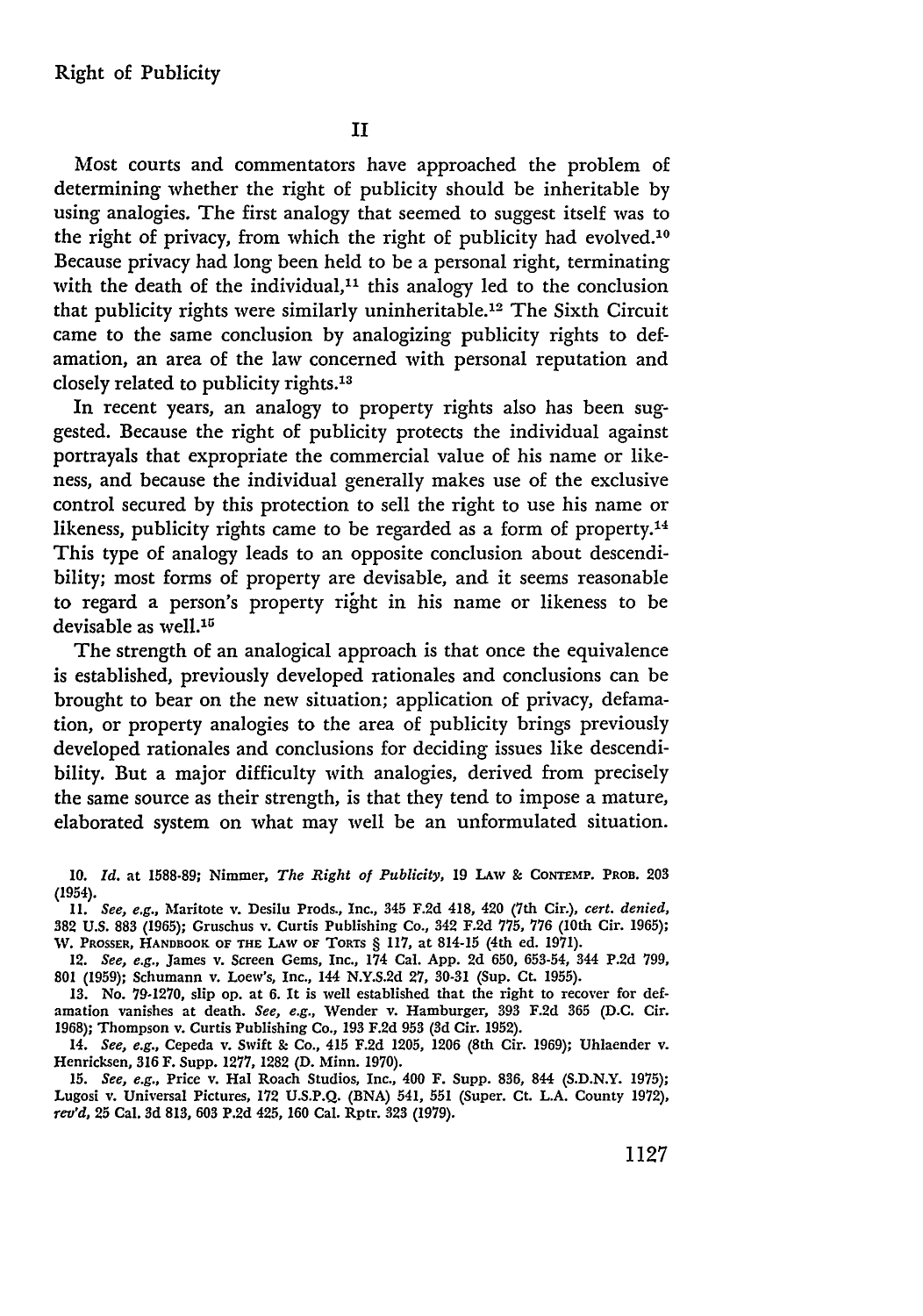The choice of the analogy may not be fully justifiable, and the analogy's application to the situation may carry with it a misleading certainty. In the present case, none of the analogies of privacy, defamation, or property law seems correct to apply to the publicity issue; once one is chosen, however, it resolves the descendibility issue with a force much too decisive for the complex and subtle nature of the problem.

An alternative to analogy is what might be termed a policy analysis. This involves examination, or reexamination, of the underlying social policies on which the right is based. This type of approach avoids the deceptive certainty and overly conclusive nature of analogy; however, the result is often unspecific generality. Nonetheless, identification and analysis of the applicable social policy can assist in the selection of the appropriate analogy to apply, and the interaction of both can achieve the proper result.

The social policy underlying the right of publicity is encouragement of individual enterprise and creativity by allowing people to profit from their own efforts.16 When publicity rights are involved, recognition must be given, however, to the countervailing policy of the First Amendment interest in the free use of information. Consequently, publicity rights must be limited to those areas outside the scope of First Amendment interest where other social policies prevail.

Ultimately, each of the three analogies suggested-privacy, defamation, and property-fails to provide a satisfactory solution to the issue of the descendibility of publicity rights. The type of interest protected in a privacy action is an individual's desire to avoid unwanted public exposure. It is understandable that such a right should vanish at death, because it is primarily concerned with the personal sensibilities of an individual. The same may be said about defamation, for here the sanction is against unwanted public statements harmful to an individual's reputation. But publicity rights protect the individual's ability to profit from public exposure, not to avoid it. Because this right is more commercial in its nature, and generally is useful only when it is transferred, there is no reason to assume that it cannot be devisable as well.

On the other hand, property rights are designed to grant individuals the power to exercise control over some entity, and to exclude others from exercising such control, largely for the purpose of creating economic incentives. Because passing on the property to others may have as great a motivational effect as acquiring that property for oneself, it

**<sup>16.</sup>** Zacchini v. Scripps-Howard Broadcasting Co., 433 **U.S.** 562, **573, 576 (1977).**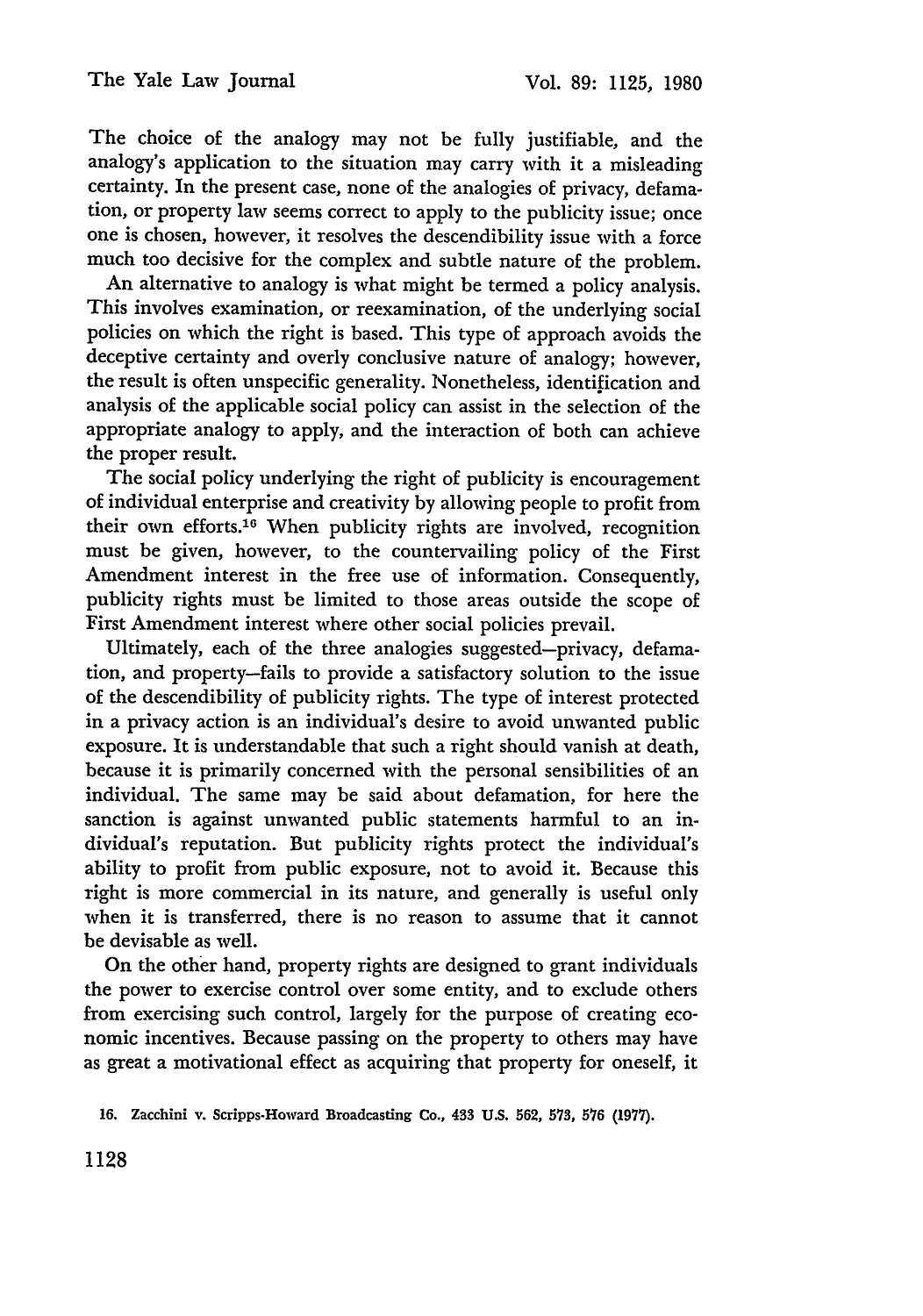makes sense that property is deemed to be devisable. The exclusive control involved in most property rights, however, does not intrude upon any constitutional principle. Yet when an individual exercises control through a right of publicity, there often is a significant conflict between that action and the First Amendment interest in the general use of information. It would be inappropriate to permit this right to be controlled **by** a person or his heirs in the more unrestricted manner that applies to property in general.

#### III

This analysis of publicity rights calls into question the use of privacy, defamation, and property as analogies. It also suggests, however, a more appropriate analogy in their place. This analogy is to the copyright law.<sup>17</sup> Like the right of publicity, the underlying policy of copyright is to provide an incentive for enterprise and creativity **by** allowing individuals to benefit from their personal efforts.<sup>18</sup> Copyright is also similar to the right of publicity in that the control it grants involves a substantial possibility of conflict with the First Amendment.<sup>19</sup> These similarities suggest that copyright, not privacy, defamation, or property, is the proper analogy for defining the operation of the right of publicity.<sup>20</sup>

The copyright analogy provides an answer to the question of de-

#### **17.** *See* 17 **U.S.C.** §§ **101-810** (Supp. 1978).

18. U.S. CONsT. art. I, § 8, cl. 8 (copyright and patent power provided "[tio promote the Progress of Science and useful Arts"); *see* Mazer v. Stein, 347 U.S. 201, 219 (1954).

In *Memphis Development Foundation,* the court took issue with the view that the descendibility of publicity rights could serve as motivation for enterprise. In its view, "[t]he desire to exploit fame for the commercial advantage of one's heirs is . .**.**a weak principle of motivation" in contrast to "the desire to achieve success or excellence in a chosen field." No. 79-1270, slip op. at 4-5. The court suggested that even the desire for financial gain during one's life is secondary to the psychic rewards of excellence. **Al**though the power of psychic reward may be conceded, this is generally beyond the reach of conscious social policy. And any exposure to the modem-day entertainment industry will provide ample evidence that the force of tangible incentives is far from negligible. The fact that people enjoy a particular pursuit does not mean that they will continue to devote their lives to it if no economic advantages are forthcoming. Even the eighteenthcentury framers of our Constitution saw fit, in the copyright clause, to reinforce the pleasures of excellence with the rewards of economic gain.

19. *See, e.g.,* Nimmer, *Does Copyright Abridge the First Amendment Guarantees of Free Speech and Press?* 17 U.C.L.A. L. REv. 1180 (1970); Sobel, *Copyright and the First Amendment: A Gathering Storm? 19 COPYRIGHT L. SYMP. 43 (1971).* 

20. This view has been adopted by the Supreme Court in Zacchini v. Scripps-Howard Broadcasting Co., 433 U.S. 562, 573 (1977) (interest protected under the right of publicity "is closely analogous to the goals of patent and copyright law, focusing on the right of the individual to reap the reward of his endeavors and having little to do with protecting feelings or reputation"); *see* Factors Etc., Inc. v. Pro Arts, Inc., 579 F.2d 215, 220 (2d Cir. 1978), *cert. denied,* 440 U.S. 908 (1979) (quoting *Zacchini).*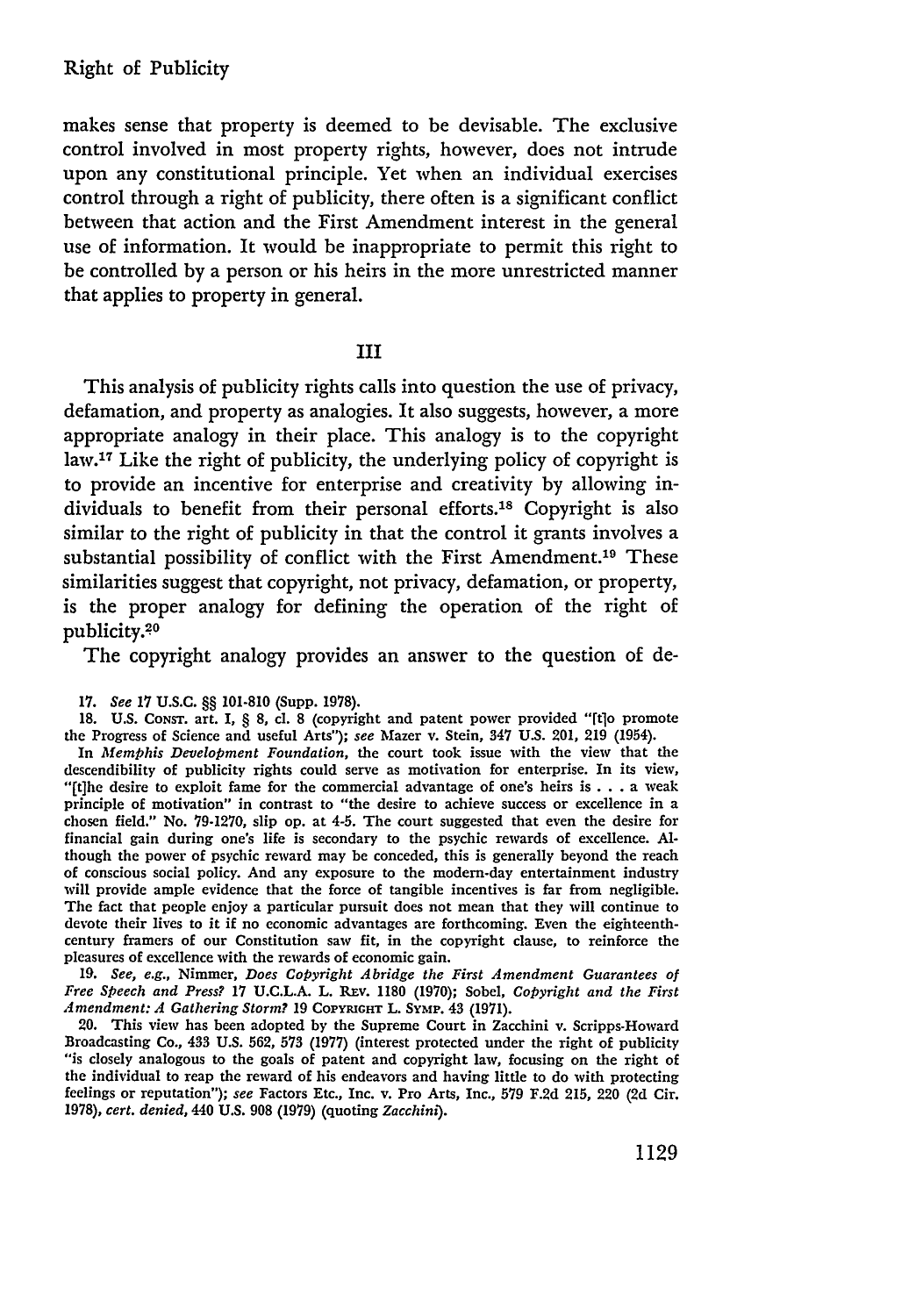scendibility of publicity rights, both with respect to the scope of the protection that should be allowed and to the temporal extent of that protection. Copyrights are intended to be inherited and the interests of heirs are recognized under the copyright laws. 21 The rationale is that the ability to leave the copyright to one's heirs, like the ability to profit from one's creative efforts in the first place, will have a significant motivational effect. Because of the possible conflict with free speech, however, limits have been placed on the scope of copyright protection.<sup>22</sup> A copyright extends only to the author's particular and individual expression; material previously in the public domain incorporated in a copyrighted work will not be protected. The author may not protect the ideas and general themes that form the basis of his work. Portions of a copyrighted work may be used by others under fair use concepts. In addition, there are certain notice and registration requirements; if the author is not sufficiently motivated to comply, under certain circumstances the work will not be protected, or full remedies will not be available.

These same concepts can appropriately be applied to publicity rights in general, and to the descendibility question in particular. To avoid conflicts with the First Amendment, the right of publicity should be, and for the most part has been, limited to essentially commercial products, where the First Amendment interest is relatively low.<sup>23</sup> To minimize any remaining conflicts with free speech, publicity rights should be further limited to situations in which there is evidence that they will fulfill the social policy of motivating enterprise and creative effort. In general this means that these rights should be limited-as in fact they are-to situations in which the individual earns at least part of his livelihood from the publicity that is to be protected.<sup>24</sup> As far as the

21. 17 U.S.C. § 201(d)(1) (Supp. 1978). The period of copyright protection provided in the Copyright Act is the life of the author plus fifty years, a clear indication that copyrights are to be inherited. *Id.* § 302(a). Also, certain statutory beneficiaries are given specific rights under certain circumstances to terminate grants of rights under copyrights and to control the making of new grants, a clear recognition of the interests of heirs in copyrights. *Id.* §§ **203,** 304(c).

22. The Sixth Circuit, in analyzing the social policy underlying the right of publicity, concluded "that making the right of publicity inheritable would not significantly inspire the creative endeavors of individuals in our society." It found "that whatever minimal benefit to society may result from the added motivation and extra creativity supposedly encouraged **by** allowing a person to pass on his fame for the commercial use of his heirs," it would not outweigh the value of free access to a person's name and likeness for commercial purposes after death regardless of the extent to which those attributes were exploited **by** the person during his lifetime. Memphis Dev. Foundation v. Factors Etc., Inc., No. **79-1270,** slip op. at **5, 7** (6th Cir. March **6, 1980).**

**23.** *See* Felcher **&** Rubin, *sukra* note **9,** at **1597-99, 1606.**

24. This is to satisfy the requirement of identifiable harm to a demonstrated ability to profit from one's own attributes, which is protected to encourage individuals to pursue socially desirable activities. *See* Felcher **&** Rubin, *supra* note **9,** at 1613-15.

**1130**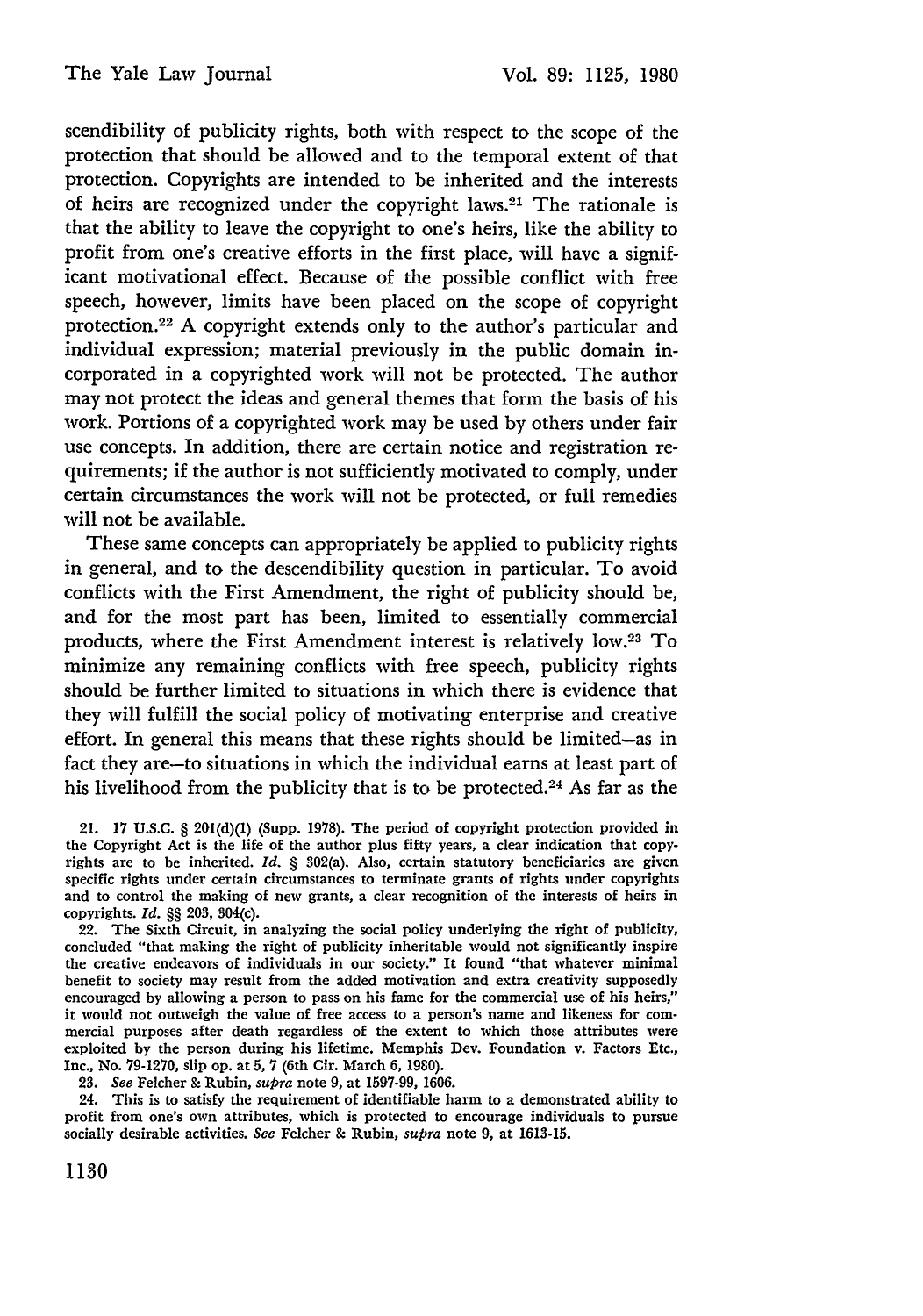specific issue of descendibility is concerned, these rights should be protected only when they have been translated into concrete form through the medium of a contract. Barring such action, there is no specific indication that the individual was motivated by any desire to transfer the benefit of his publicity rights to others; to permit descendibility under these circumstances would not fulfill the social policy of encouraging enterprise and creativity.<sup>25</sup>

If a person is permitted to devise his right of publicity by means of a contract, the further question arises of whether any time limit will be placed upon the inherited right. As a practical matter, this is probably not a source of major concern, because publicity rights generally tend to lose their useful commercial value after a reasonable period of time; the notion of perpetual rights, however, is admittedly troublesome. The copyright law again provides a useful analogy, as Chief Justice Bird of the California Supreme Court recently has suggested. 26 In its present form, the law provides that copyright in an author's work continues until fifty years after his death; a possibility is to apply this same ruleor a rule with a similar express period of duration-to the right of publicity.<sup>27</sup>

Recourse to a copyright analogy would resolve most of the concerns voiced by the Sixth Circuit in *Memphis Development Foundation.* While it is true, as the court indicated in that case, that our legal system does not allow personal attributes to be devised,<sup>28</sup> a contract providing for commercial exploitation of attributes, like a copyright, is not purely personal; it is a formalized version of an otherwise unrealized possibility. Moreover, both types of rights avoid conflicts with the First Amendment in the same way: by confining their protection within an area in which the value of freely using existing speech is outweighed by the value of encouraging the creation of new speech.

The common policy of copyright law and the right of publicity of motivating individual effort also provides specific limits on the right of publicity; it means that only those who earn their livelihood from exploiting their attributes in some commercial manner, and who contract for such exploitation during their lives, possess an inheritable right. Finally, if the possibility of inherited publicity rights existing in

**28.** *See* No. **79-1270,** slip op. at **5.**

**<sup>25.</sup>** *See id.* at **1618-20.**

**<sup>26.</sup>** *See* Lugosi v. Universal Pictures, **25** Cal. **3d 813,** 846-47, **603 P.2d** 425, 446-47, **160** Cal. Rptr. **323,** 344-45 (1979) (Bird, **C.J.,** dissenting).

**<sup>27.</sup>** To be sure, the rule is of a statutory nature. Once having been enacted in a statute, however, and thus ensconced in public policy, it is available for common law decisionmaking by analogy. Moragne v. States Marine Lines, Inc., **398 U.S. 375** (1970). It may be, however, that adoption of any express period of duration of a decedent's right of publicity is more appropriately effected legislatively.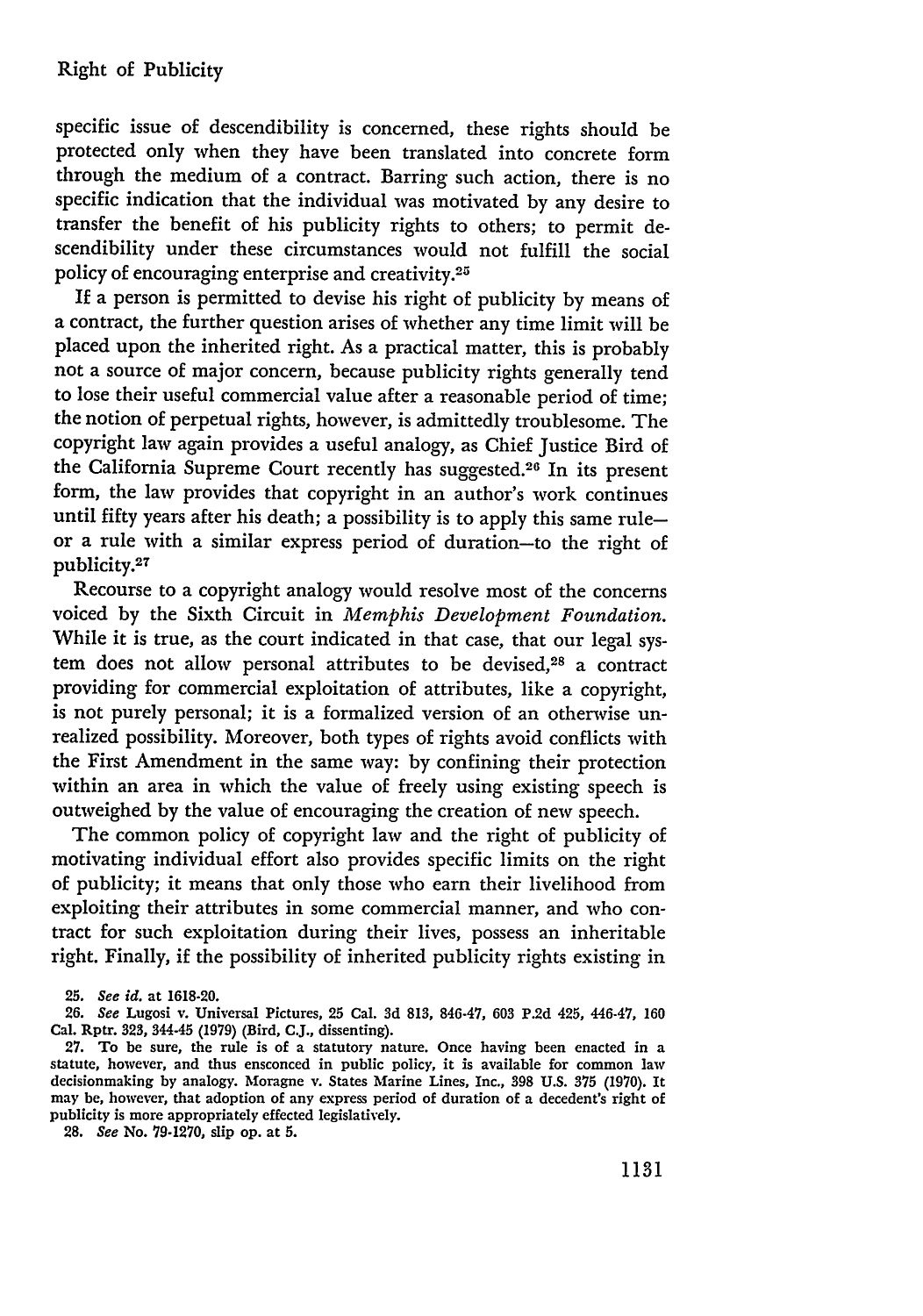perpetuity proves troublesome,<sup>29</sup> an analogy to copyright law again suggests a solution.30

Any new right can **be** routed **by** a parade of horribles about its implications, but a defensible analogy suggests that the legal system can still survive after recognizing the right in question. Similarly, any new right can be characterized as unessential, since the legal system has managed without it; a proper policy analysis explains why recognition of the right would be advantageous, even if not essential. **A** right of publicity that is descendible in certain limited circumstances poses no greater dangers than the similar aspects of the present copyright laws. On the other hand, to maintain that "leaving a good name to one's children is sufficient reward in itself for the individual"<sup>31</sup> is rather harsh on those who have invested their efforts in their name, rather than in the stock market, and constitutes a rather heavy burden to impose on creativity. The inheritance of publicity rights serves to **sup**port a major social policy already recognized in the copyright laws. When it can be shown to do so on a basis consistent with the social policy of the First Amendment, it deserves recognition.

**29.** *See id.*

**80.** The Sixth Circuit's decision not to enjoin the sale of the statuettes may be justifiable on other grounds, however. The statue of Presley, itself, being readily characterized as art, not merchandise, is protected **by** the First Amendment, and is outside the scope of publicity rights. *See* p. 1130 *supra*. Replicas of the statue could conceivably fall within this same protected category. Of course, it would always be possible to circumvent a prohibition against commercial exploitation by claiming that one was selling replicas of a single artistic work. But judging the good faith and relevance of such a claim is the sort of determination that courts are generally called upon to make. In the *Memphis Development Foundation* case, the fact that the replicas were received from a nonprofit organization, in return for contributions to finance construction **of** the original work of art, does take the situation out of the more usual commercial setting.

**31.** Memphis Dev. Foundation v. Factors Etc., Inc., No. **79-1270,** slip op. at **6** (6th Cir. March **6, 1980).**